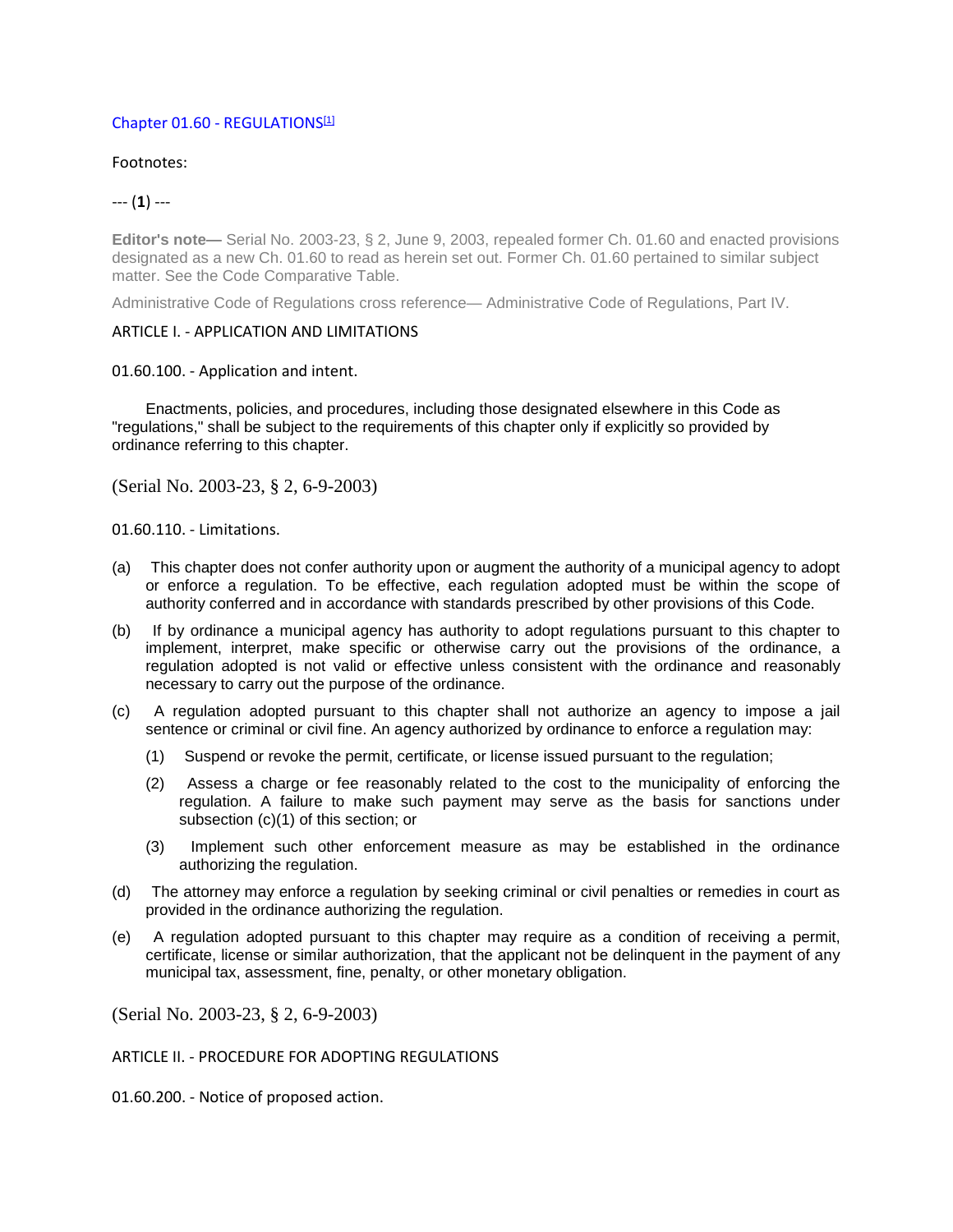- (a) At least 21 days before the adoption of a regulation, the agency undertaking the proposed action shall, at a minimum cause notice thereof to be:
	- (1) Published in a newspaper of general circulation;
	- (2) Posted on the municipal website at an address reserved for notice of all CBJ regulations;
	- (3) Distributed to the municipal clerk and all municipal libraries;
	- (4) Mailed to every person who has filed a written request for notice of the action proposed by the agency;
	- (5) Mailed to every person holding a permit governed by the regulation.
- (b) The failure to mail notice to a person as provided in this section does not invalidate an action taken by an agency under this chapter.

01.60.210. - Contents of notice.

- (a) The notice of proposed adoption of a regulation must include:
	- (1) A statement of the time, place, and date of the public proceedings required by section 01.60.240;
	- (2) The text or an informative summary of the proposed subject of agency action; and
	- (3) A summary of the fiscal information required to be prepared under section 01.60.220.
- (b) A regulation that is adopted may vary in content from the summary specified in subsection (a)(2) of this section if the subject matter of the regulation remains the same and the original notice was written so as to ensure that members of the public are reasonably notified of the proposed subject of agency action in order for them to determine whether their interests could be affected by agency action on that subject.

(Serial No. 2003-23, § 2, 6-9-2003)

01.60.220. - Fiscal notes on regulations.

- (a) If adoption of a regulation would require increased appropriations by the municipality, the agency affected shall prepare and the director of finance shall approve an estimate of the appropriation increase for the fiscal year following adoption, amendment, or repeal of the regulation and for at least two succeeding fiscal years.
- (b) If adoption of a regulation would impose costs on persons subject to the regulation, the agency proposing the regulation shall prepare an estimate of such costs for the fiscal year following adoption, amendment, or repeal of the regulation and for at least two succeeding fiscal years. The estimate under this subsection shall include the direct capital and operating costs of compliance, but not the costs or savings, if any, attributable to secondary impacts, lost or gained efficiencies, lost or gained profits, goodwill, customer convenience or inconvenience, or similar indirect effects. The estimate to be prepared under this subsection is intended as a guide to approximate costs and not as an authoritative assessment of the costs of compliance.

(Serial No. 2003-23, § 2, 6-9-2003)

01.60.230. - [Reserved.]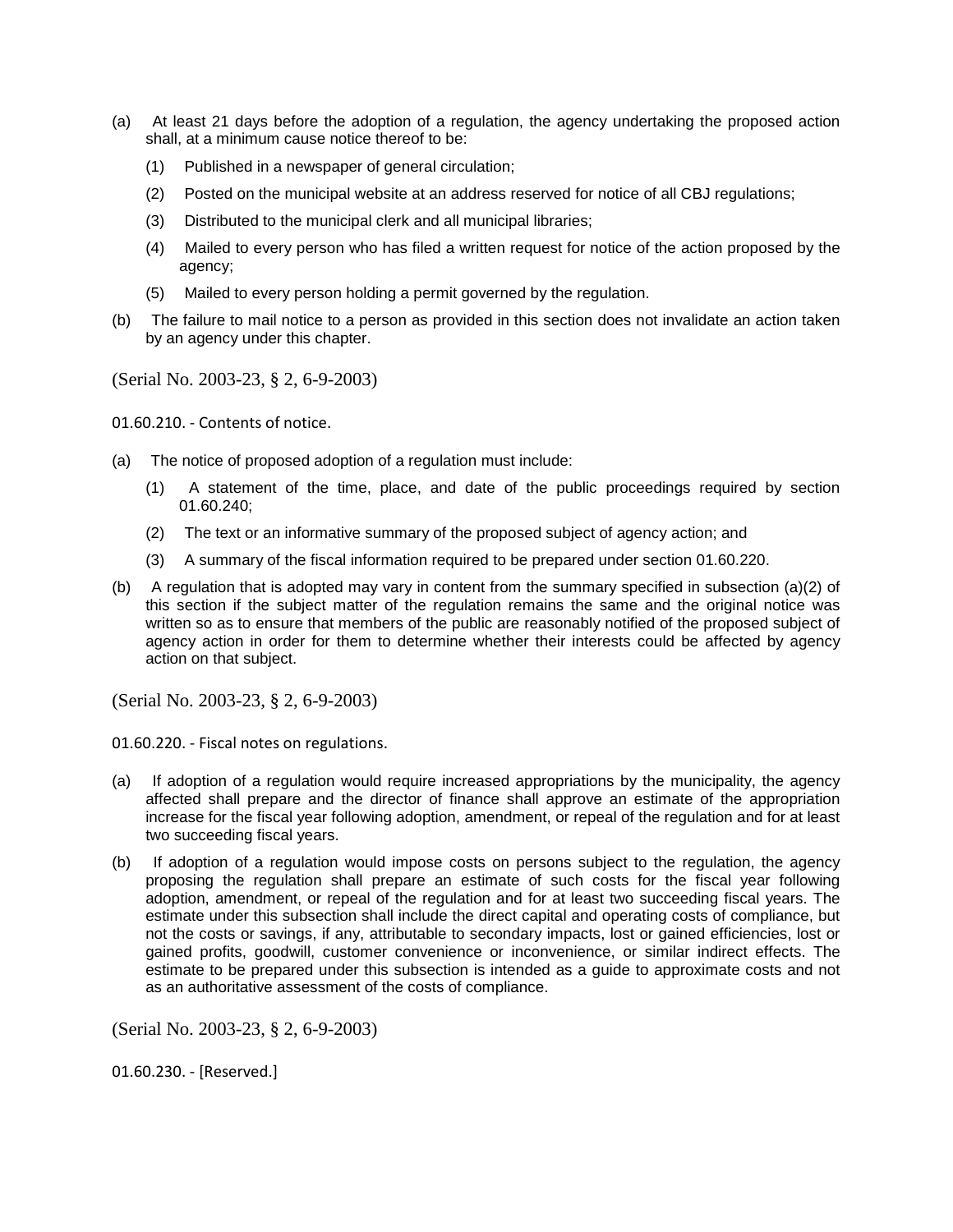01.60.240. - Public proceedings.

During the period designated in the notice, the agency:

- (a) Shall accept written comments from any interested person, the person's authorized representative, or both; and
- (b) May conduct a public hearing to receive written and oral comments.

(Serial No. 2003-23, § 2, 6-9-2003)

01.60.250. - Adoption, amendment, or repeal.

Upon completion of public proceedings the agency shall forward the proposed regulation to the city attorney for approval as to form and regulatory authority. After considering all relevant matter presented to it, the agency may adopt, amend, or repeal the regulation, as described in the notice, considered at the public proceedings, and approved by the city attorney.

(Serial No. 2003-23, § 2, 6-9-2003)

01.60.260. - Assembly review.

- (a) After taking action, the agency shall forward the regulation to the manager for presentation to the assembly as an information item on the agenda for the next regularly scheduled meeting, or a special meeting called for that purpose.
- (b) If the assembly upon presentation of the regulation does not take up consideration of the item, or takes up consideration and approves the regulation, it shall be deemed approved and the agency shall submit the regulation to the municipal clerk for filing as provided in section 01.60.300. The assembly shall not amend the regulation.
- (c) If the assembly disapproves the regulation it:
	- (1) Shall return the matter to the agency together with a copy of the relevant portions of the minutes of the assembly or assembly committee meeting at which the disapproval was issued, in which event the assembly may state the reasons for its disapproval but shall not establish explicit conditions for subsequent approval or direct particular amendments of the regulation; or
	- (2) Shall direct that the matter be prepared as an ordinance or resolution for consideration by the assembly.

(Serial No. 2003-23, § 2, 6-9-2003)

### ARTICLE III. - SUBMISSION, FILING, AND PUBLICATION OF REGULATIONS

01.60.310. - Endorsement and filing.

Upon approval under section 01.60.260(b), the municipal clerk shall:

- (a) Endorse on the signed original of each regulation filed the date of filing;
- (b) Maintain a permanent file of the signed originals of regulations for public inspection.

(Serial No. 2003-23, § 2, 6-9-2003)

01.60.320. - Presumptions from filing.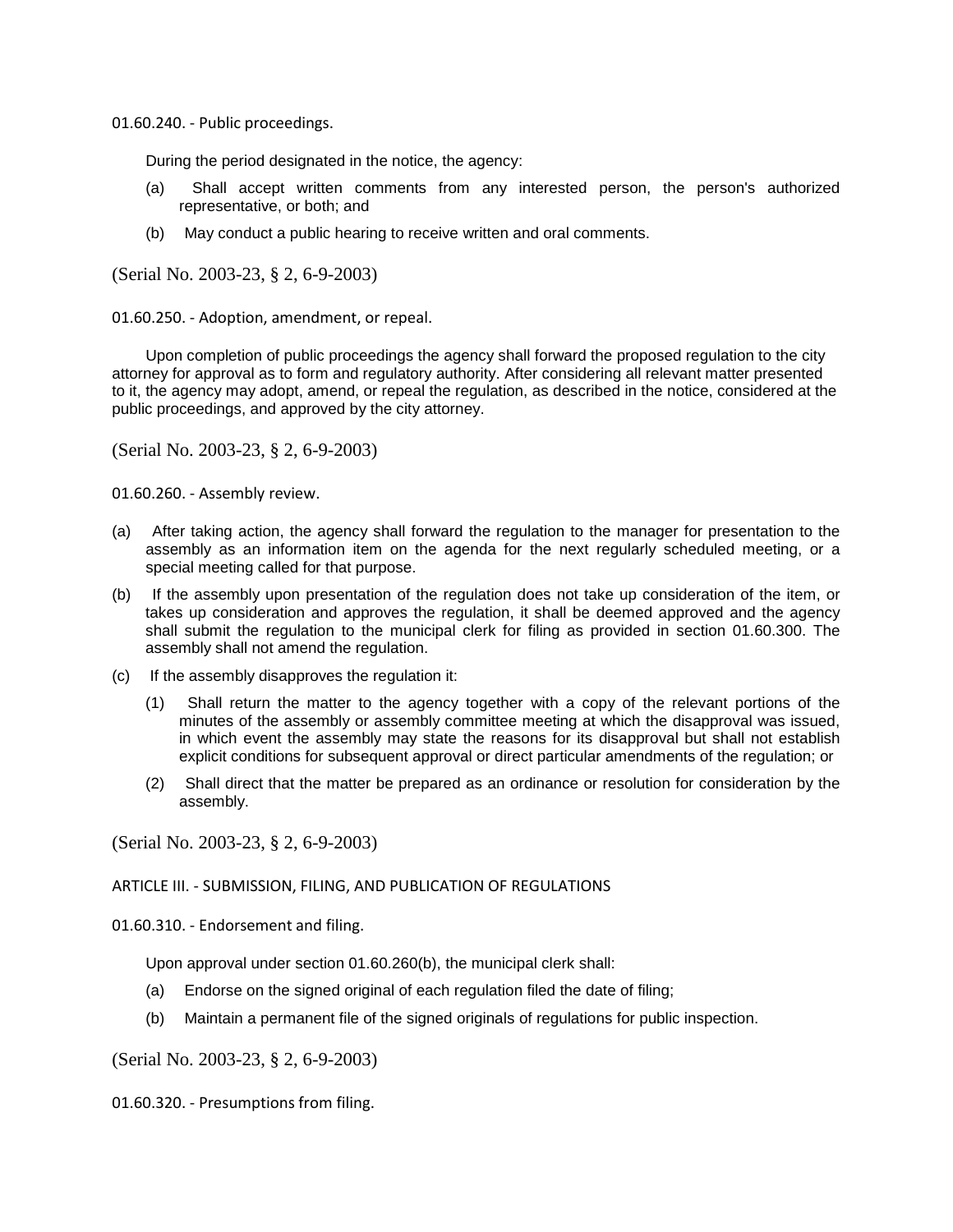- (a) The filing of a certified copy of a regulation by the municipal clerk raises the rebuttable presumptions that:
	- (1) It was duly adopted;
	- (2) It was duly filed and made available for public inspection on the day endorsed on it;
	- (3) All requirements of this chapter have been complied with; and
	- (4) The text of the signed original of a regulation is the text of the regulation as adopted.
- (b) The courts shall take judicial notice of the contents of the certified copy of each regulation duly filed.

01.60.330. - Effective date.

A regulation filed by the municipal clerk becomes effective on the seventh day after the date of filing unless:

- (a) Otherwise specifically provided by the ordinance under which the regulation is adopted, in which event it becomes effective on the day prescribed by the ordinance;
- (b) It is an emergency regulation adopted under section 01.60.420, in which case the finding and the statement of the facts constituting the emergency shall be submitted to the municipal clerk, together with the emergency regulation, which, in that event only, becomes effective upon filing by the municipal clerk or upon a later date specified by the agency in a written instrument submitted with, or as part of, the regulation; or
- (c) A later date is prescribed by the agency in a written instrument submitted with, or as part of, the regulation.

(Serial No. 2003-23, § 2, 6-9-2003)

01.60.340. - Codification and publication.

- (a) The city attorney shall provide for the continuing compilation, codification, and publication of all regulations filed by the municipal clerk's office. The publication of compiled regulations is the City and Borough administrative code.
- (b) The City and Borough attorney shall prescribe a uniform system of indexing, numbering, arrangement of text, and citation of authority for the City and Borough administrative code.

(Serial No. 2003-23, § 2, 6-9-2003)

ARTICLE IV. - GENERAL PROVISIONS

01.60.400. - Regulatory assistance by City and Borough attorney.

The City and Borough attorney shall:

- (a) Upon request assist municipal agencies with the preparation of regulations, and
- (b) Correct formal errors in regulations as provided for ordinances in CBJ 01.20.040.

(Serial No. 2003-23, § 2, 6-9-2003)

01.60.410. - Regulation by petition.